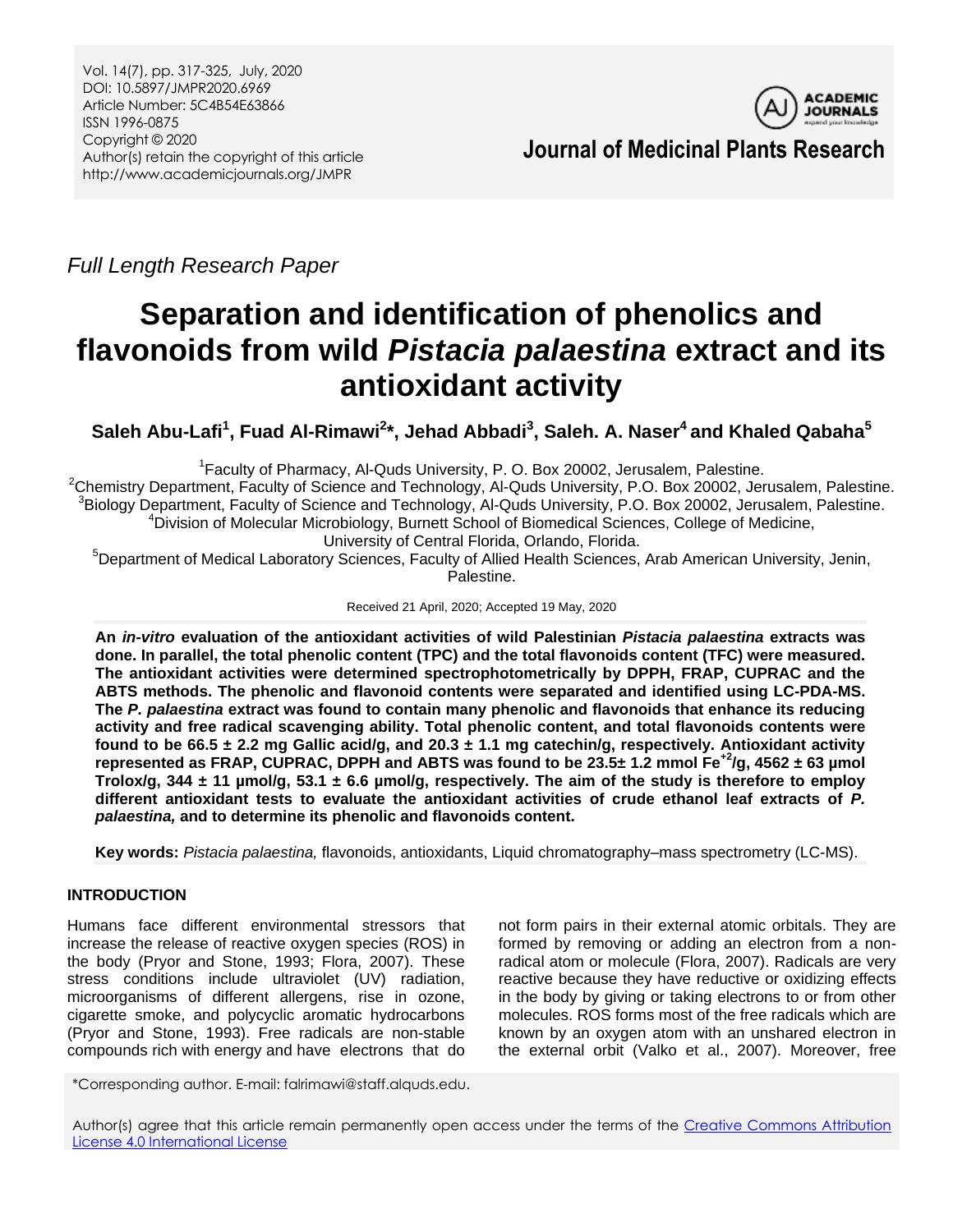oxygen radicals initiate other free radical-forming chain reactions with a non-radical or oxygen-centered free radical unpaired electron. This includes superoxide anion  $(O_2)$ , hydroxyl radical (HO), alkoxyl radical (RO),  $\overline{p}$ eroxyl radical (ROO), hydrogen peroxide (H<sub>2</sub>O<sub>2</sub>), hypochlorous acid (HOCl), and singlet oxygen  $(^1O_2)$ , or ROS; the free oxygen intermediate product carrier metabolite then oxidizes other compounds and initiates free radical-forming chain reactions leading to new free radicals (Pham-Huy et al., 2008).

Biological systems are known to possess antioxidant defense system based on enzymatic and non-enzymatic mechanism (Valko et al., 2007). Exogenous antioxidant sources include vitamin C and E, carotenoids, and of course polyphenols. They are required to achieve homeostasis to reflect on maintaining balance between oxidant/antioxidant ratio. This becomes essential since our endogenous antioxidant system is not sufficient to neutralize ROS action during mitochondrial respiration system and normal cellular metabolism by depending on molecular oxygen such as NADPH oxidase and xanthine oxidase. On the contrary, high doses of antioxidants often have pro-oxidant activity by enhancing oxidative damage (Ullah et al., 2013).

Natural products derived from plants play a crucial role in the development of several clinically useful anticancer drugs (Yemmen et al., 2017). Exogenous antioxidants have been confirmed to be essential for counteracting oxidative stress (Yemmen et al., 2017). These phytoantioxidants include phenolic compounds such as flavonoids, phenolic acids and alcohols, stilbenes, tocopherols, tocotrienols), ascorbic acid and carotenoids (Laguerre et al., 2007).

Polyphenols occur naturally in plants and are of great interest for application in food chemistry, pharmacy and medicine because of their biological effects benefit (Cook et al., 1996). The antioxidant activity of phenolics is mainly due to their redox properties, by acting as reducing agents (or free radical terminators), hydrogen donors, singlet oxygen quenchers and metal chelators (Cook et al., 1996). Flavonoids consist of four main classes including namely, flavones, flavanones, catechins, and anthocyanins and they are classified based on their molecular structure (Rice-Evans et al., 1996). They are well known for their active antioxidants capability. Specifically flavones and catechins are the most active flavonoids against ROS (de Groot, 1994; Grace, 1994).

Alternative medicine has been used in many countries to treat many illnesses and alleviate pain. This type of medicine depends mainly on the medicinal plants which are well known sources of bioactive compounds that have many pharmacological and medical benefits (Sandoval et al., 2002).

*Pistacia palaestina* is an evergreen tree belonging to the *Anacardiaceae* family. It is found mostly in the Mediterranean area and characterized by poor content of nutrient and water and tolerance to long-term exposure of extensive solar radiation and elevated temperatures (Margaris, 1981). Its mastic has been utilized in folk medicine since the time of the ancient Greeks (Ljubuncic et al., 2005). The aerial part of this plant is known to contain diuretic properties and has been used to treat hypertension, coughs, sore throats, eczema, stomach aches, kidney stones and jaundice (Ljubuncic et al., 2005; Bentley and Trimen, 1980; Ljubuncic et al., 2005; Khedir et al., 2017; Trabelsi et al, 2012).

*P. palaestina* (also named known as mastaki) has antimicrobial, antioxidant, antifungal, and antiinflammatory activities (Sofowora, 1982; Paraschos et al., 2012; Orhan et al., 2006). It has good anti *Helicobacter pylori* effect which helps in curing many gastrointestinal diseases (Orhan et al., 2006; Dabos et al., 2010). *P. palaestina* methanolic extract was documented for its antimicrobial activity on *Escherichia coli* bacteria; such activity was found to be dose-dependent. Traditionally, *P. palaestina* has been used as an anti-cancer agent against prostatic, colon, breast, liver, stomach, spleen, and uterus cancers. Furthermore, it helps in the protection of the blood vessels as well as the liver by inhibiting the Low-density lipoproteins LDL oxidation (Rahimi et al., 2009). Thyroid cancer cells were found to be sensitive to *P. palaestina* essential oil and showed a remarkable effect as antiproliferative agent while no effect was shown on normal fibroblasts. The oil was extracted from its mastic gum, twigs, leaves, flowers, and berries (Catalani et al., 2017; Mezni et al., 2016). Antiproliferative activity of the *P. palaestina* oil was shown to be through in suppressing the NF-κB signal pathway and NF-κB activity and inhibited the cell cycle at the G1 phase (Giaginis and Theocharis, 2011). Therefore the aim of the present study is to employ different antioxidant tests to evaluate the antioxidant activities of crude ethanol leaf extracts of this plant.

## **MATERIALS AND METHODS**

## **Plant materials**

## *Plant material and extraction*

Wild *P. palaestina leaves* were obtained from Jenin and dried in the shade at room temperature for three weeks then grinded to powder. Fifty grams of the powder was mixed with 500 ml of 96% Ethanol and kept on a shaker for five days at room temperature. The extract was filtered using Whatman blue ribbon No. 41 filter paper. The filtrate was completely dried under vacuum using rotary evaporator (BUCHI Brand) at 50°C. The filtrate was covered to prevent atmospheric contamination. A solution of 3 mg/ml concentration was prepared and filtered through  $0.2 \mu m$  PVDF membrane filters prior to injection to the LC-PDA-MS

## *Chemicals and reagents*

This study is a follow up to our earlier publication which lists in details all chemicals and reagents including the sources we used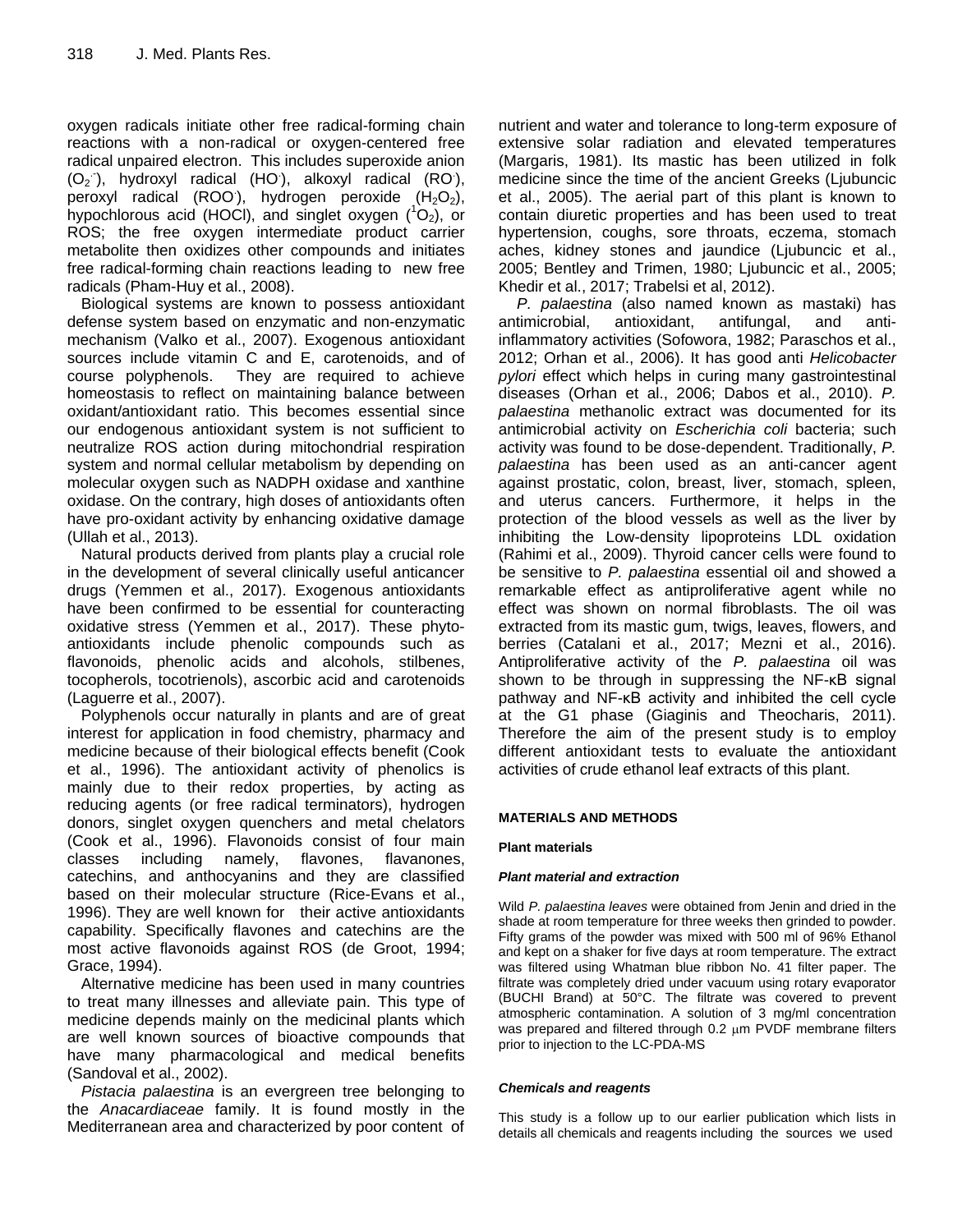(Al-Rimawi et al., 2017). All the chemicals and reagents were verified to be of analytical grade. Formic acid and acetonitrile and water solvents were of an LC-MS grade from Sigma.

#### *Reagents preparation*

Ferric reducing ability FRAP reagent was prepared following instructions from Benzie and Strain (1999). Briefly, 2.5 ml of a 10 mM tripydyltriazine (TPTZ) solution was added to 40 mM HCl and 2.5 ml of 20 mM FeCl $_3.6H_2O$ . This was followed by the addition of 25 ml of 0.3 M acetate buffer at pH 3.6. Acetate buffer (0.3 M) was prepared following the manufacturer's instructions by dissolving 16.8 g of acetic acid and 0.8g of sodium hydroxide in 1000 ml of distilled water.

#### *Chromatographic instrumentation*

According to the manufacturer's description, we used HPLC system which is Waters Alliance (e2695 separations module), and it is equipped with 2998 Photo diode Array (PDA). It has a data acquisition and control compartment which was based on Empower 3 chromatography data software (Waters, Germany). Similarly, the analyses were performed on a Waters Acquity UPLC H-Class system (Waters, Milford, MA, USA) which was equipped with a binary solvent manager, sampler manager, column manager, Acquity QDa detector and PDA that was connected to Waters Empower 3 data station. The Acquity UPLC BEH C18 column (50 mm × 2.1 mm I.D., 1.7 μm) was equipped with an Acquity BEH C18 1.7  $\mu$ m guard column (Vanguard 2.1  $\times$  5 mm). The entire HPLC system was purchased from Waters, Milford, MA, USA.

#### **Measurement of antioxidant activity**

#### *Ferric reducing/antioxidant power (FRAP) assay*

We measured the antioxidant activity in our extracts samples by following our earlier protocol (Al-Rimawi et al., 2017) which is a modified method of the assay of ferric reducing/antioxidant power (FRAP) published originally by Benzie and Strain (1999). Absorbance readings were recorded against at 593 nm and a reagent blank. We calibrated the reader using 2 to 5 mM  $Fe^{+2}$ solution and the results were expressed as mmol  $Fe^{+2}/g$ .

#### *Cupric reducing antioxidant power (CUPRAC assay)*

The cupric ion reducing antioxidant capacity of the extracts was measured following our earlier published protocol (Al-Rimawi et al, 2017) which is a modification of the method of Apak et al. (2008). In this study we measured the antioxidant activity in 100 ul samples extract and the absorbance readings were rerecorded at 450 nm against the reagent blank. Standard curve was prepared using different concentrations of Trolox. The results were expressed as µmol Trolox/g.

#### *Free radical scavenging activity using DPPH (DPPH assay)*

We used DPPH assay in this study based on a protocol with no modification that we published earlier (Al-Rimaw et al, 2017). We measured the change in the absorbance readings at 515nm for up to 30 min or until the steady state was reached. The reagent blank contained Methanol (95%). Trolox at different concentrations was used to establish the Standard curve. The results were expressed as µmol Trolox/g.

#### *Free radical scavenging activity using ABTS (2, 2-azino-di-(3 ethylbenzothialozine-sulphonic acid)*

ABTS (2, 2-azino-di-(3-ethylbenzothialozine-sulphonic acid)) procedure was followed with minor changes as described by Re et al. (1999). The working solution of ABTS+˙ was obtained by diluting the stock solution in 99.9% ethanol to give absorption of  $0.70 \pm 0.02$ at 734 nm. Sample (200 µl) extract was added to 1800 µl of ABTS+˙ solution and absorbance readings at 734 nm were taken at 30°C exactly 10 min after initial mixing (A). The radical-scavenging activity of the test samples was expressed as Trolox equivalent antioxidant capacity (TEAC) (in µmol Trolox/g sample) as described earlier (Al-Rimaw et al., 2017).

#### *Total phenolic content (Folin-Ciocalteau) assay)*

Total phenolics were determined using Folin-Ciocalteau reagents as described in our earlier study (Al-Rimawi et al., 2017). *P. palaestina* plant extracts or gallic acid standard of (40 µl) were used in this study as described in our earlier study. Results were expressed as mg gallic acid equivalents (GAE)/ g sample.

#### *Total flavonoid content*

Total flavonoids activity was measured following the colorimetric assay of Kim et al. (2003). The absorbance readings were recorded at 510 nm. Catechin at 50 - 100 mg/L was used for calibration and the final results were expressed as mg catechin equivalents (CEQ)/ g sample.

#### *Chromatographic conditions*

The entire HPLC system was purchased from Waters, Milford, MA, USA). The HPLC analytical experiments of the crude ethanol extracts were run on Octadecyl column of Waters (XBridge, 4.6 ID × 150 mm, 5 μm) as described by the manufacturer. The PDA wavelengths range was from 210-500 nm. The flow rate was 1 ml/min. Injection volume was 20 µl and the column temperature was set at 25°C. Samples were filtered through 0.45 um micro porous disposable filter.

The LC-MS column and sample temperature were maintained at 40 and 25°C respectively. Prior to any injection, the mobile phase was equilibrated for 4 min. The injection volume was 1 μl. The detection range of the PDA was from 210-500 nm. The Acquity QDa ionization modes were in the negative and positive ESi, mass range was between 100-1200 Da, cone voltage 15V, capillary temperature 600˚C, capillary voltage 0.8 KV and sampling rate of 8 points/second was used.

## **RESULTS**

## **Total phenolic content (TPC) and total flavonoid content (TFC)**

*P. palaestina* extract was found to be rich with phenolic and flavonoids with TPC and TFC of 66.5 and 20.3 mg/g, respectively, as shown in Table 1.

## **Antioxidant activity**

## *Reducing potential of plant extracts*

**Ferric reducing-antioxidant power (FRAP) assay:** This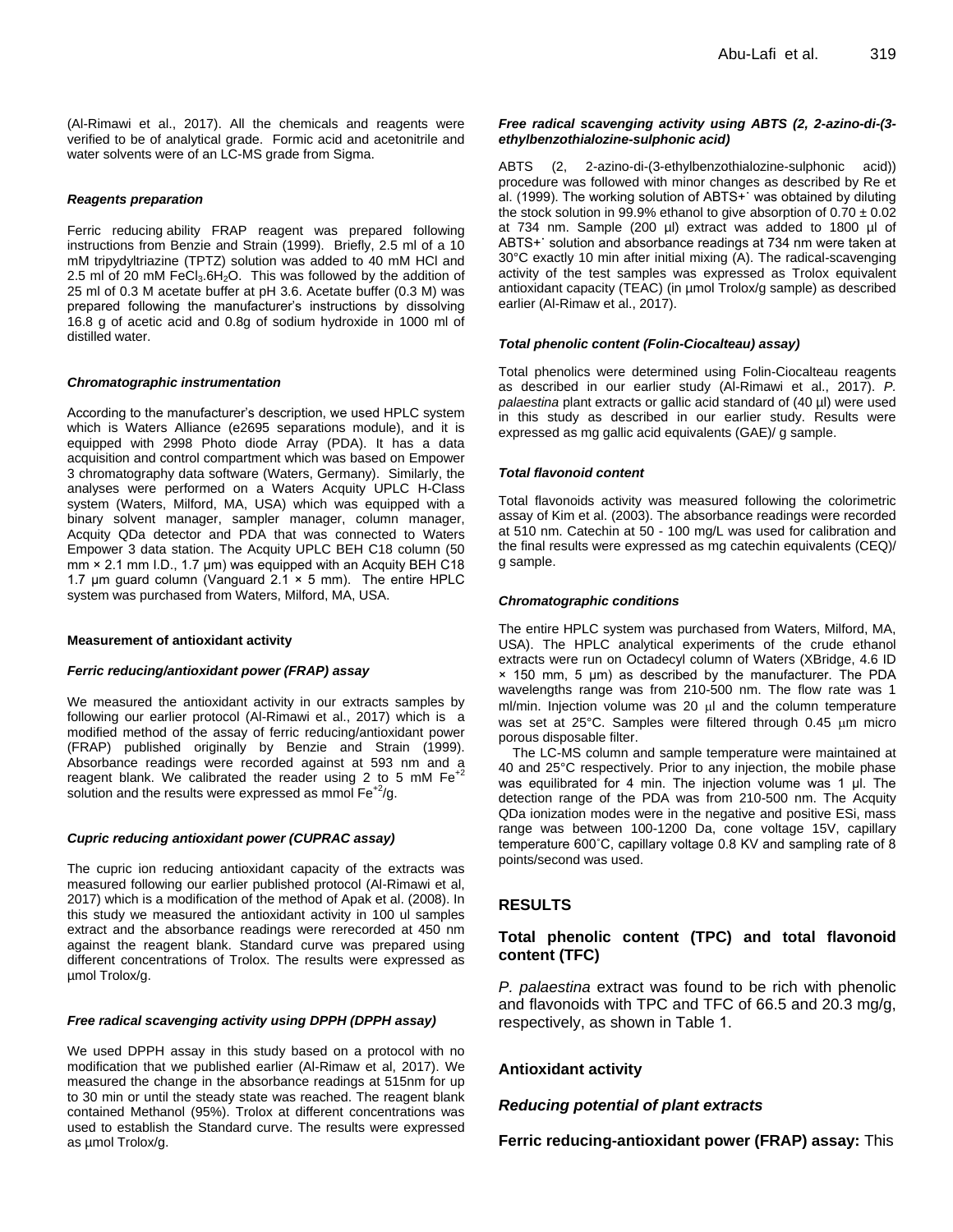|  |  |  |  | Table 1. Total phenolic content (TPC as mg gallic acid/g DW), total flavonoids contents (TFC as mg catechin/g DW), FRAP (mmol      |  |
|--|--|--|--|------------------------------------------------------------------------------------------------------------------------------------|--|
|  |  |  |  | Fe <sup>+2</sup> /g DW), CUPRAC (µmol Trolox/g DW), DPPH (µmol Trolox/g DW), and ABTS (µmol Trolox/g DW) of P. palaestina extract. |  |

| <b>TPC</b><br>(mg/g)   | TFC (ma/a) | FRAP (mmol/g) | CUPRAC (µmol/g) | DPPH (µmol/g) | ABTS (umol/g) |
|------------------------|------------|---------------|-----------------|---------------|---------------|
| $66.5^{\circ} \pm 2.2$ | า∩<br>ົດປ  |               | ±63<br>4562°    | 344° ± 11     | ± 6.6         |

\*DW: Dry weight.\*\* Results are expressed as an average of three samples. Different small letters within column indicate significant difference ( $p < 0.05$ ,  $n = 3$ ).

method measures the ability of antioxidants to reduce ferric irons. It is based on the reduction of the yellow complex of ferric irons and 2,3,5-triphenyl-1,3,4-triaza-2 azoniacyclopenta-1,4-diene chloride (TPTZ) to the blue ferrous form by electron-donating substances (such as phenolic compounds) at low pH. This reduction is monitored by measuring the change in absorption at 593 nm. The FRAP values can be obtained by comparing the absorption change in the test mixture with those obtained from increasing concentrations of  $Fe<sup>2+</sup>$ . The antioxidant test based on FRAP assay of the extract was found to be 23.5  $\pm$ 1.2 mmol Fe<sup>+2</sup>/g of dry material (Table 1).

**Cupric reducing antioxidant power (CUPRAC):** The antioxidant test based on CUPRAC assay of the extract was found to be 4562 ±63µmole Trolox /g of dry material (Table 1).

## **Free radical scavenging ability of plant extracts**

## *Free radical scavenging activity using DPPH*

DPPH is a free radical compound and has been widely used to test the free radical scavenging ability of various samples (31). It is a stable free radical with a characteristic absorption at 517 nm that was used to study the radical-scavenging effects of the extracts. As antioxidants donate protons to this radical, the absorption decreases. The antioxidants, on interaction with DPPH, either transfer an electron or hydrogen atom to DPPH, thus neutralizing its free radical character. The color changed from purple to yellow and the absorbance at wavelength 517 nm decreased. The DPPH assay is based on the ability of the stable free radical 2,2 diphenyl-1-picrylhydrazyl to react with hydrogen donors including phenolics. The bleaching of DPPH solution increases linearly with increasing amount of extract in a given volume. The DPPH antioxidant activity of the extract was found to be 344±11 µmole Trolox/g (Table 1).

# *Free radical scavenging activity using ABTS*

A modified procedure using ABTS (2,2-azino-di-(3 ethylbenzothialozine-sulphonic acid) was used. The ABTS<sup>+</sup> stock solution (7 mM) was prepared through reaction of 7 mM ABTS and 2.45 mM of potassium

persulphate as the oxidant agent. The working solution of  $ABTS^{\ddagger}$  was obtained by diluting the stock solution in ethanol to give an absorption of  $0.70 \pm 0.02$  at  $\lambda = 734$ nm. Sample extract (100 μl) was added to 900 μl of ABTS<sup>+</sup> solution and absorbance readings at 734 nm were taken at 30°C exactly 10 min after initial mixing. The ABTS assay measures the relative antioxidant ability of extracts to scavenge the radical-cation ABTS<sup>+</sup> produced by the oxidation of 2,2'-azinobis-3-ethylbenzothiazoline-6 sulphonate. ABTS antioxidant activity of *the* extract was found to be 53.1  $\pm$ 6.6 µmol Trolox/g (Table 1).

# *HPLC-PDA-MS profiles of P. palaestina extract*

The crude extracted ethanolic material of pistacia was analyzed using LC-PDA-MS instrument and the UV absorption was high at 270 nm (Figure 1). Almost all the eluted peaks had two wavelength maxima between 270- 274 nm and close to 338-360 nm (Figure 1). Figure 2 shows the chromatograms when overlaid at two wavelengths of 270 and 350 nm. When the chromatogram is monitored at 270 nm, more peaks were seen.

Table 2 shows some of the deprotonated compounds derived from *Pistacia palaestina* total ion chromatograms (Table 2). Besides showing their typical [M-1]- peaks, dimer adducts of [2M-1] were apparently seen because of the high concentration of the injected sample (Figure 3). Figure 3 shows selected MS of flavonoids eluted at 0.8, 1.2, 1.3, 4, 4.5 and 5.2 min. respectively (3a-f).

# **DISCUSSION**

Medicinal plants are good sources of secondary metabolites and antioxidants such as phenolic compounds (like cinnamic acids, flavonoids, stilbenes, coumarins, lignans, and lignins), ascorbic acid and carotenoids (Ning et al., 2012). Antioxidants quench free radicals and hence prevent cellular damage (Fraige et al., 2018).

Traditionally, *P. palaestina* medicinal plant is used for treating many diseases (Sofowora, 1982; Orhan et al., 2006). It is used as a part of different herbal formulas to treat some types of bacterial infections as well as some types of cancers (Rahimi et al., 2009; Catalani et al., 2017; Mezni et al., 2016). Due to absences of adverse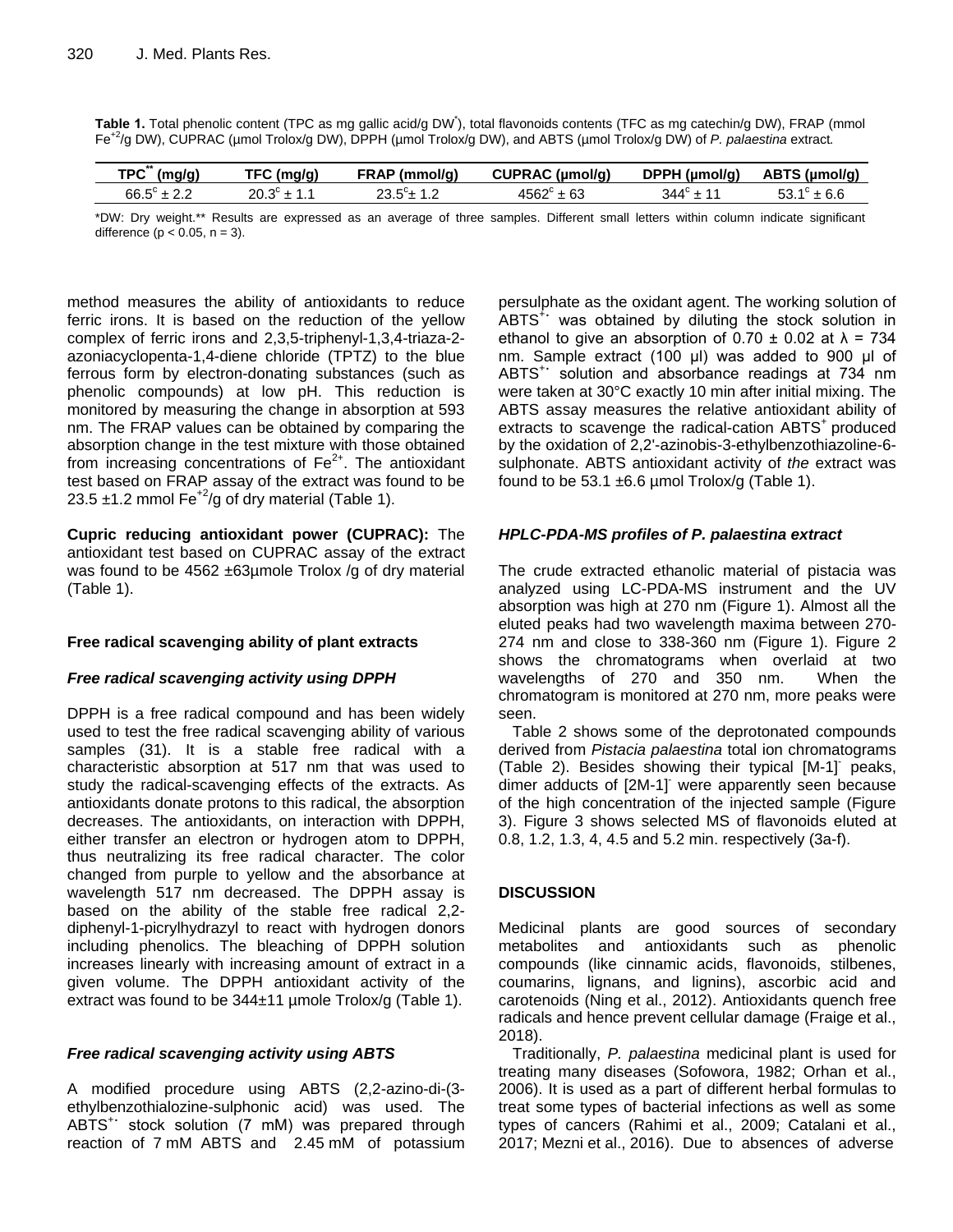

**Figure 1.** HPLC-PDA chromatograms of crude *P. palaestina* ethanol extract at 270 nm.



**Figure 2.** Overlaid HPLC-PDA chromatograms of crude *P. palaestina* ethanol extract at 270 (red) and 350 nm.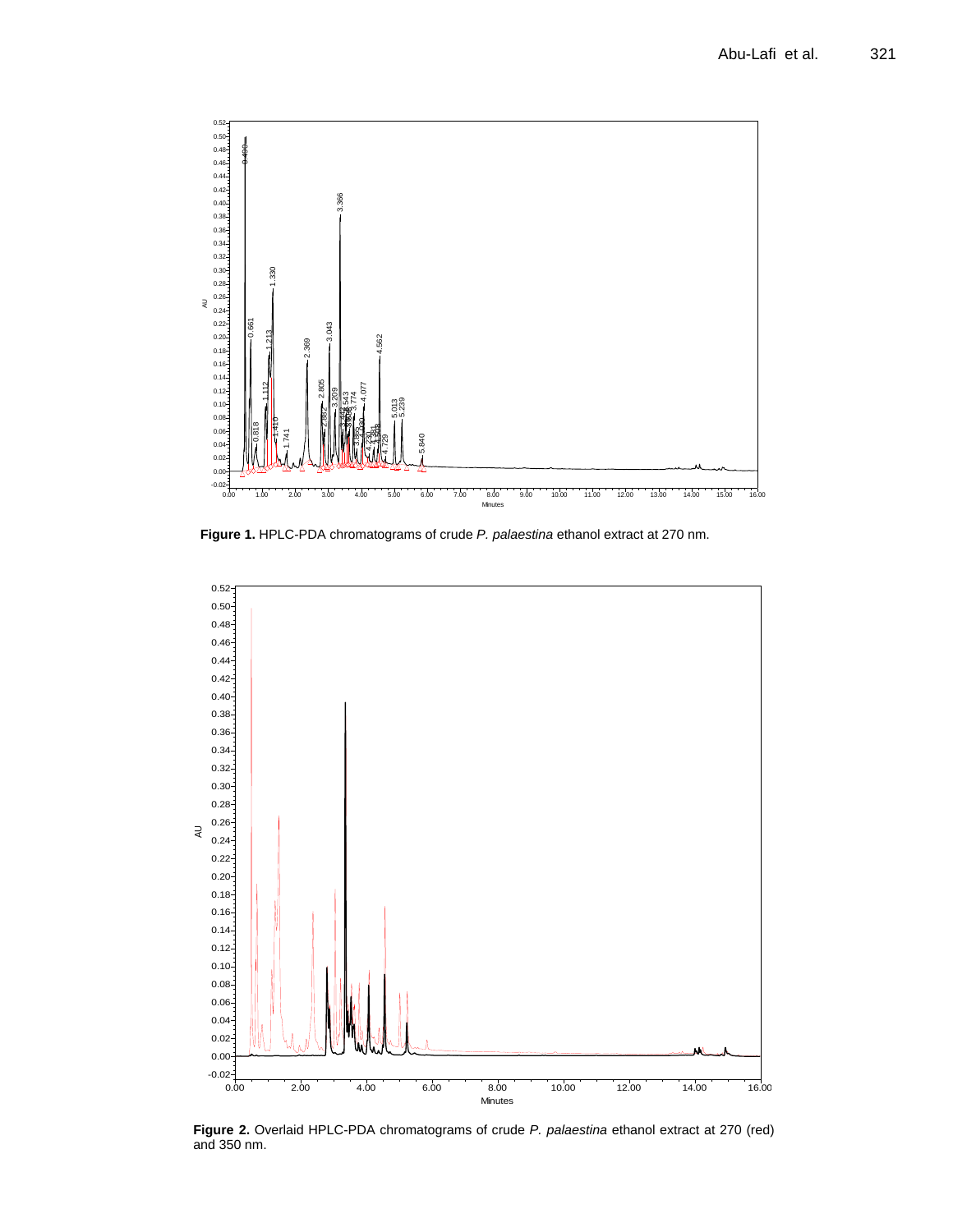| Peak#          | RT (mins) | [M-H] <sup>-</sup> | <b>MWt</b> | <b>Preliminary identification</b> |
|----------------|-----------|--------------------|------------|-----------------------------------|
| 1              | 0.465     | 191                | 192        | Quinic acid                       |
| $\overline{c}$ | 0.629     | 343                | 344        | 3-Galloylquinic acid              |
| 3              | 0.666     | 169                | 170        | Gallic acid                       |
| 4              | 0.827     | 325                | 326        | 5-Galloylshikimic acid            |
| 5              | 1.19      | 153                | 154        | Gentisic acid                     |
| 6              | 1.329     | 495                | 496        | digalloyl quinic acid             |
| $\overline{7}$ | 2.172     | 371                | 372        | (17:2)-anacardic acid             |
| 8              | 2.372     | 323                | 324        | Unknown                           |
| 9              | 3.052     | 197                | 198        | Unknown                           |
| 10             | 3.216     | 523                | 524        | quinic acid derivative 1          |
| 12             | 3.375     | 463                | 464        | quercetin 3-O-galactoside         |
| 13             | 4.085     | 447                | 448        | kaempferol hexoside               |
| 14             | 4.395     | 349                | 350        | Unknown                           |
| 15             | 4.579     | 615                | 616        | Quercetin 3-(2-galloylglucoside)  |
| 16             | 4.896     | 949                | 950        | Unknown                           |
| 17             | 5.023     | 349                | 350        | Unknown                           |
| 18             | 5.249     | 599                | 600        | quercetin-O-(O-galloyl)-hexoside  |
| 19             | 5.848     | 501                | 502        | Unknown                           |
| 20             | 6.985     | 327                | 328        | Unknown                           |
| 21             | 7.584     | 329                | 330        | Unknown                           |
| 22             | 12.042    | 265                | 266        | Unknown                           |

**Table 2.** Some of the identified compounds from ethanol extract of *Pistacia* leaves using UPLC-MS in the negative mode.

effects and good biological activities such as antiinflammatory, antimicrobial, and antioxidant activities, its application has increased. The results showed that the *P. palaestina* extracts investigated in this study are rich in phenolic compounds and flavonoids. These findings make this herbal plant an excellent source for pharmacological use. The antioxidant activity of *P. palaestina* extract might be attributed to its polyphenols content. These natural substances have been proved to possess different biological activities (Fraige et al., 2015).

Until now, there is no antioxidant activity and polyphenolic content analysis of *P. palaestina* from Palestine and this motivated us to give more insight into the antioxidant and polyphenolic content of this plant. Ethanol was used in this work to extract plant materials proved to be an effective extraction solvent.

*P. palaestina* has strong antioxidant activity represented by both acting as reducing agent and as free radical scavengers. These results were observed using two types of typical assays used to evaluate antioxidant activity of plant extracts. The first category measured the potential of plant extracts to reduce ions or oxidants (by acting as reducing agents) like ferric ion, cupric ion. The main two assays of this category are FRAP (which measures the reduction potential of ferric to ferrous ion), and CUPRAC (which measures the reduction of cupric to cuprous ions). Although FRAP antioxidant assay has been very popular among researchers, CUPRAC assay

is a relatively new assay (Apak et al., 2008). It utilizes the copper (II)–neocuproine [Cu(II)–Nc] reagent as the chromogenic oxidizing agent and is based on the cupric reducing ability of reducing compounds to cuprous.

The second category of AA measures the ability of the plant extracts to scavenge free radicals. The DPPH and ABTS assays (where DPPH and ABTS are stable free radicals) are the two main examples of this category. These assays are quick and simple, and their reactions are reproducible and linearly related to the concentration of the antioxidant(s) present. DPPH is a free radical compound and has been widely used to test the free radical scavenging ability of various samples [\(Sakanaka](https://www.researchgate.net/scientific-contributions/9945931_Senji_Sakanaka?_sg%5B0%5D=PROcrtOXolUsNAHQIC8CzzoMTjPy3D2uXr0f_6cZz5_tQgZ4xCPU7YNEIobNhhKHZ7w9TsU.pHM2AJwVLuVT04-AX9jeWy_DV6LBgrosedfbiuEeb_iwbDchXconcUb8nS8MSjdwmCdj8tgwlPSIGd-EaKdVJA&_sg%5B1%5D=k1Oc8g9JuRz46-VnQn_kfRRmzolbdC4lxq8T5AR4PCH0gescHgnoNcaJAtrk_KoT_bpUgbU.dgeARf6a22PqmRwcP7bEPS4aaP6HvvVG-b-2rf9lzVGk36B-riwdw_JneeHk9MKslmxVyw-8oi1hdAh8Z3TOpw) et al., 2005). It is a stable free radical with a characteristic absorption at 517 nm that was used to study the radicalscavenging effects of extracts. As antioxidants donate protons to this radical, the absorption decreases. Antioxidants, on interaction with DPPH, either transfer an electron or hydrogen atom to DPPH, thus neutralizing its free radical character. The color changed from purple to yellow and the absorbance at wavelength 517 nm decreased. DPPH assay is based on the ability of the stable free radical 2,2-diphenyl-1-picrylhydrazyl to react with hydrogen donors including phenolics. The bleaching of DPPH solution increases linearly with increasing amount of extract in a given volume.

The UPLC-MS in the negative mode of *Pistacia palaestina* showed various phytochemicals as phenolics,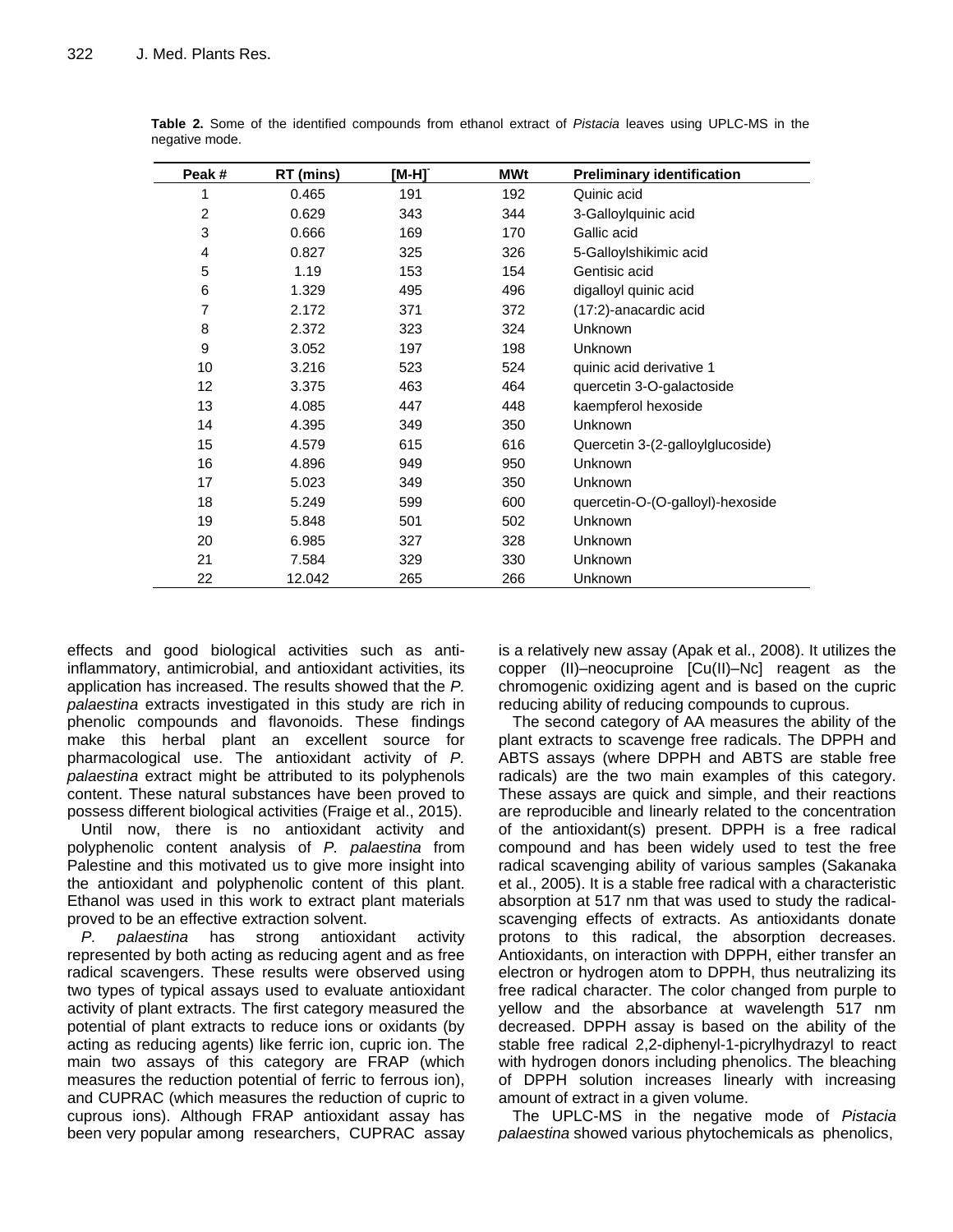

Figure 3 (a-f). -ESi-MS spectra of flavonoids eluted at 0.8, 1.2, 1.3, 4, 4.5 and 5.2 min respectively.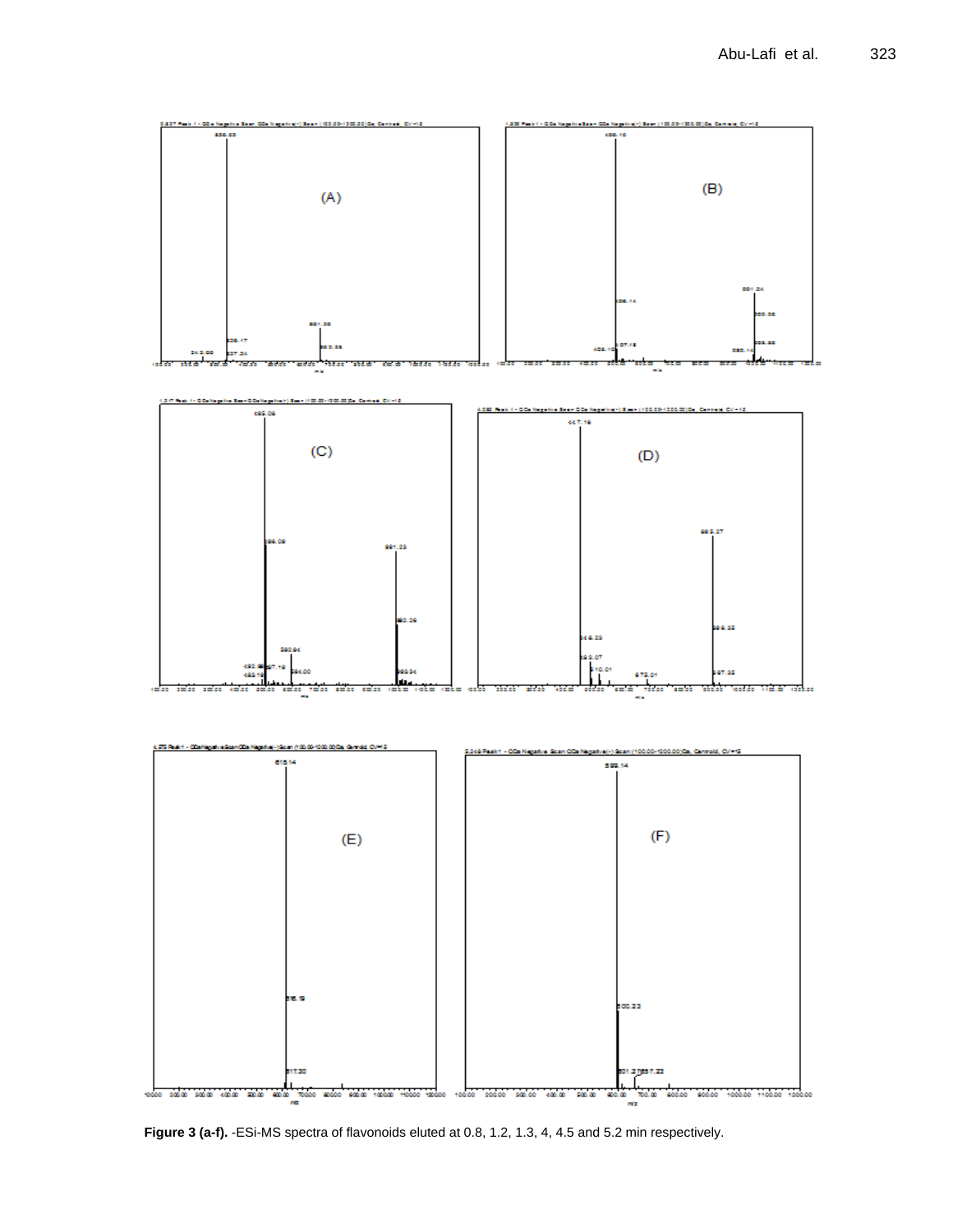flavonoids and flavonoid glycosides (Al-Rimawi et al., 2017). This is in agreement with the study of [Jouki](https://www.researchgate.net/profile/Mohammad_Jouki?_sg%5B0%5D=O_UqoB95fA9ZLaeiKwDfifOE0GwFFH8324L6uBxodKBw3kYD8Sdm1J00bco8-ptXjdm0fcE.c6vh3c6QVfH6RutJLrFlJsRfGi9qxJkQxWxpN3VuQF38mTBfQcjAi_zAC1kvaJrhMrv_xCxcwQak18FcyyzZJQ&_sg%5B1%5D=0uyF6jeKNXqsC9BlBUi1vesKz4UXWNnsTJTohic3DagE3vy_IR3Tyk7oKHn_p9NjcNvan94.YH0JkQBQ5gH982bCwvPn5wqA5kgWUF7JsZhJrTcrJw_GttXKq73ScTyU2wpBncu4NlBTvqsAGtVMuzhoyG7YHg) and [Khazaei](https://www.researchgate.net/scientific-contributions/2033983627_Naimeh_Khazaei?_sg%5B0%5D=O_UqoB95fA9ZLaeiKwDfifOE0GwFFH8324L6uBxodKBw3kYD8Sdm1J00bco8-ptXjdm0fcE.c6vh3c6QVfH6RutJLrFlJsRfGi9qxJkQxWxpN3VuQF38mTBfQcjAi_zAC1kvaJrhMrv_xCxcwQak18FcyyzZJQ&_sg%5B1%5D=0uyF6jeKNXqsC9BlBUi1vesKz4UXWNnsTJTohic3DagE3vy_IR3Tyk7oKHn_p9NjcNvan94.YH0JkQBQ5gH982bCwvPn5wqA5kgWUF7JsZhJrTcrJw_GttXKq73ScTyU2wpBncu4NlBTvqsAGtVMuzhoyG7YHg) (2010) where different phenolic compounds were detected e.g. gallic, chlorogenic, ellagic, sinapic and protocatechuic acid, (+)-catechin and juglone (Jouki and Khazaei, 2010). The PDA was used to monitor wavelengths from 220-360 nm. All the main peaks shared maximum wavelengths near 270 nm and close to 338- 360 nm showing glucosides flavonoids.

# **Conclusions**

*P. palaestina* extract is rich in phenolic and flavonoids contents and presented an excellent DPPH and ABTS radical scavenging activities. It also showed excellent reducing abilities as represented by FRAP and CUPRAC assays. This activity may be attributed to its polyphenolic compounds and flavonoids. The question now is: 'What should be done with the plant or its extracts that are ich in PP and flavonoids?'

# **CONFLICT OF INTERESTS**

The authors have not declared any conflict of interests.

## **REFERENCES**

- Al-Rimawi F, Abu LS, Abbadi J, Alamarneh A, Sawahreh R, Odeh I (2017). Analysis of phenolic and flavonoids and wild of wild *Ephedra alata* plant extracts by LC/PDA and LC/MS and their antioxidant activity. African Journal of Traditional, Complementary and Alternative Medicine 14(2):130-141. https://doi.org/10.21010/ajtcam.v14i2.14
- Apak R, Güçlü K, Özyürek, M, Çelik SE (2008). Mechanism of antioxidant capacity assays and the CUPRAC (cupric ion reducing antioxidant capacity) assay. Microchimica Acta 160:413-419. https://doi.org/10.1007/s00604-007-0777-0
- Bentley RY, Trimen H (1980). Medicinal plants. London; J. and A Churchill, p. 68.
- [Benzie IF,](https://www.ncbi.nlm.nih.gov/pubmed/?term=Benzie%20IF%5BAuthor%5D&cauthor=true&cauthor_uid=9916193) [Strain JJ](https://www.ncbi.nlm.nih.gov/pubmed/?term=Strain%20JJ%5BAuthor%5D&cauthor=true&cauthor_uid=9916193) (1999). Ferric reducing/antioxidant power assay: direct measure of total antioxidant activity of biological fluids and modified version for simultaneous measurement of total antioxidant power and ascorbic acid concentration. Methods in Enzymology 299:15-27. https://doi.org/10.1016/s0076- 6879(99)99005-5 PMID: 9916193
- Catalani S, Palma, F, Battistelli S, Benedetti S (2017). Oxidative stress and apoptosis induction in human thyroid carcinoma cells exposed to the essential oil from Pistacia lentiscus aerial parts. PLoS ONE 12(2): e0172138. https://doi.org/10.1371/journal.pone.01721 PMID: 28196126
- Cook NC, Samman S. Flavonoids: Chemistry, metabolism, cardioprotective effects and dietary sources (1996). The Journal of Nutritional Biochemistry 7(2):66-76. https://doi.org/10.1016/S0955- 2863(95)00168-9
- Dabos KJ, Sfika E, Vlatta LJ, Giannikopoulos G (2010).The effect of mastic gum on Helicobacter pylori: A randomized pilot study. Phytomedicine 17(3):296-299. https://doi.org/10.1016/j.phymed.2009.09.010 PMID: 19879118
- de Groot H (1994). Reactive oxygen species in tissue injury. Hepatogastroenterology 41(4):328-332. PMID: 7959566.
- Flora S (2007) Role of free radicals and antioxidants in health and disease. Cellular and Molecular Biology (Noisy-le-grand, France)

53(1):1-2. https://doi.org/10.1170/T770 PMID: 17535753

- [Fraige](https://www.ncbi.nlm.nih.gov/pubmed/?term=Fraige%20K%5BAuthor%5D&cauthor=true&cauthor_uid=28990237) K, [Dametto AC,](https://www.ncbi.nlm.nih.gov/pubmed/?term=Dametto%20AC%5BAuthor%5D&cauthor=true&cauthor_uid=28990237) [Zeraik ML,](https://www.ncbi.nlm.nih.gov/pubmed/?term=Zeraik%20ML%5BAuthor%5D&cauthor=true&cauthor_uid=28990237) [de Freitas L,](https://www.ncbi.nlm.nih.gov/pubmed/?term=de%20Freitas%20L%5BAuthor%5D&cauthor=true&cauthor_uid=28990237) [Saraiva AC,](https://www.ncbi.nlm.nih.gov/pubmed/?term=Saraiva%20AC%5BAuthor%5D&cauthor=true&cauthor_uid=28990237) [Medeiros](https://www.ncbi.nlm.nih.gov/pubmed/?term=Medeiros%20AI%5BAuthor%5D&cauthor=true&cauthor_uid=28990237)  [AI,](https://www.ncbi.nlm.nih.gov/pubmed/?term=Medeiros%20AI%5BAuthor%5D&cauthor=true&cauthor_uid=28990237) [Castro-Gamboa I,](https://www.ncbi.nlm.nih.gov/pubmed/?term=Castro-Gamboa%20I%5BAuthor%5D&cauthor=true&cauthor_uid=28990237) [Cavalheiro AJ,](https://www.ncbi.nlm.nih.gov/pubmed/?term=Cavalheiro%20AJ%5BAuthor%5D&cauthor=true&cauthor_uid=28990237) [Silva DHS,](https://www.ncbi.nlm.nih.gov/pubmed/?term=Silva%20DHS%5BAuthor%5D&cauthor=true&cauthor_uid=28990237) [Lopes](https://www.ncbi.nlm.nih.gov/pubmed/?term=Lopes%20NP%5BAuthor%5D&cauthor=true&cauthor_uid=28990237)  [NP,](https://www.ncbi.nlm.nih.gov/pubmed/?term=Lopes%20NP%5BAuthor%5D&cauthor=true&cauthor_uid=28990237) [BolzaniVS](https://www.ncbi.nlm.nih.gov/pubmed/?term=Bolzani%20VS%5BAuthor%5D&cauthor=true&cauthor_uid=28990237) (2018). Dereplication by HPLC-DAD-ESI-MS/MS and screening for biological activities of byrsonima species (*Malpighiaceae*). Phytochemical Analysis 29(2):196-204. https://doi.org/10.1002/pca.2734 PMID: 28990237
- Fraige K, Gonzalez-Fernandez R, Carriho E, Jorrin-Novo JV (2015). Metabolite and proteome changes during the ripening of Syrah and Cabernet Sauvignon grape varieties cultured in a nontraditional wine region in Brazil. Journal of Proteomics 113:206-225.
- Giaginis C, Theocharis S (2011). Current Evidence on the Anticancer Potential of Chios Mastic Gum*.* Nutrition and Cancer 63(8):1174- 1184. https://doi.org/10.1080/01635581.2011.607546
- Grace PA (1994). Ischaemia-reperfusion injury. The British Journal of Surgery 81(5):637-647. https://doi.org/10.1002/bjs.1800810504
- Jouki M, Khazaei N (2010). Compare of extraction of phenolic compounds from Pistacia atlantica in different solvents. In Advances in Biomedical Research, Proceedings; Anninos, P., Rossi, M., Pham, T.D., Falugi, C., Bussing, A., Koukkou, M., Eds.; World Scientific and Engineering Academy and Society: Athens, Greece, pp 361-365.
- Khedir SB, Bardaa S, Chabchoub N, Moalla D, Sahnoun Z, Rebai T (2017). The healing effect of Pistacia lentiscus fruit oil on laser burn. Pharmaceutical Biology 55(1):1407‐1414.
- [Kim JH,](https://www.ncbi.nlm.nih.gov/pubmed/?term=Kim%20JH%5BAuthor%5D&cauthor=true&cauthor_uid=12598599) [Lee HK,](https://www.ncbi.nlm.nih.gov/pubmed/?term=Lee%20HK%5BAuthor%5D&cauthor=true&cauthor_uid=12598599) [Takamiya K,](https://www.ncbi.nlm.nih.gov/pubmed/?term=Takamiya%20K%5BAuthor%5D&cauthor=true&cauthor_uid=12598599) [Huganir RL](https://www.ncbi.nlm.nih.gov/pubmed/?term=Huganir%20RL%5BAuthor%5D&cauthor=true&cauthor_uid=12598599) (2003). The role of synaptic GTPase-activating protein in neuronal development and synaptic plasticity. The Journal of Neuroscience 23(4):1119-1124. https://doi.org/10.1523/JNEUROSCI.23-04-01119.2003 PMID: 12598599
- Laguerre M, Lecomte J, Villeneuve P (2007). Evaluation of the ability of antioxidants to counteract lipid oxidation: Existing methods, new trends and challenges. Progress in Lipid Research 46(5):244-282. https://doi.org/10.1016/j.plipres.2007.05.002 PMID: 17651808
- Ljubuncic P, Song H, Cogan U, Azaizeh H, Bomzon A (2005). The effects of aqueous extracts prepared from the leaves of *Pistacia lentiscus* in experimental liver disease. Journal of<br>Ethnopharmacology 100(1-2):198-204. Ethnopharmacology https://doi.org/10.1016/j.jep.2005.03.006
- Margaris NS (1981). Adaptative strategies in plants dominating Mediterranean type ecosystems. In: di Castri R, Goodall DW, Specht RI. Ecosystems of the World. Mediterranean type Shrublands. Amsterdam. Elsevier. 309-315.
- Mezni Shili S, Ben Ali N, Khouja ML, Khaldi A, Maarouf A (2016). Evaluation of Pistacia lentiscus seed oil and phenolic compounds for in vitro antiproliferative effects against BHK21 cells*.* Pharmaceutical Biology 54(5):747-751.
- Ning W, Peng X, Ma L, Cui L, Lu X, Wang J, Tian J, Li X, Wang W, Zhang L (2012). Enhanced secondary metabolites production and antioxidant activity in postharvest lonicera japonica Thunb. in response to UV radiation. Innovative Food Science and Emerging technologies 13:231-43.
- Orhan I, Küpeli E, Aslan M, Kartal M, Yesilada E (2006). Bioassayguided evaluation of anti-inflammatory and antinociceptive activities of pistachio, Pistacia vera L. Journal of Ethnopharmacology 105(1- 2):235-240. https://doi.org/10.1016/j.jep.2005.10.023
- Paraschos S, Mitakou S, Skaltsounis AL (2012). Chios Gum Mastic: A Review of its Biological Activities*.* Current Medicinal Chemistry 19(14):2292-2302. https://doi.org/10.2174/092986712800229014
- Pham-Huy LA, He H, Pham-Huy C (2008). Free radicals, antioxidants in disease and health. International Journal of Biomedical Science 4(2):89-96.
- Pryor WA, Stone K (1993). Oxidants in cigarette smoke radicals, hydrogen peroxide, peroxynitrate, and peroxynitritea. Annals of the New York Academy of Sciences 686:12-27.
- Rahimi R, Mozaffari S, Abdollahi M (2009). On the Use of Herbal Medicines in Management of Inflammatory Bowel Diseases: A Systematic Review of Animal and Human Studies*.* Digestive Diseases and Sciences 54(3):471-480.
- [Re R,](https://www.ncbi.nlm.nih.gov/pubmed/?term=Re%20R%5BAuthor%5D&cauthor=true&cauthor_uid=10381194) [Pellegrini N,](https://www.ncbi.nlm.nih.gov/pubmed/?term=Pellegrini%20N%5BAuthor%5D&cauthor=true&cauthor_uid=10381194) [Proteggente A,](https://www.ncbi.nlm.nih.gov/pubmed/?term=Proteggente%20A%5BAuthor%5D&cauthor=true&cauthor_uid=10381194) [Pannala A,](https://www.ncbi.nlm.nih.gov/pubmed/?term=Pannala%20A%5BAuthor%5D&cauthor=true&cauthor_uid=10381194) [Yang M,](https://www.ncbi.nlm.nih.gov/pubmed/?term=Yang%20M%5BAuthor%5D&cauthor=true&cauthor_uid=10381194) [Rice-Evans C](https://www.ncbi.nlm.nih.gov/pubmed/?term=Rice-Evans%20C%5BAuthor%5D&cauthor=true&cauthor_uid=10381194) (1999). Antioxidant activity applying an improved ABTS radical cation decolorization assay. [Free Radical Biology and](https://www.ncbi.nlm.nih.gov/pubmed/10381194) Medicine 26(9- 10):1231-1237.